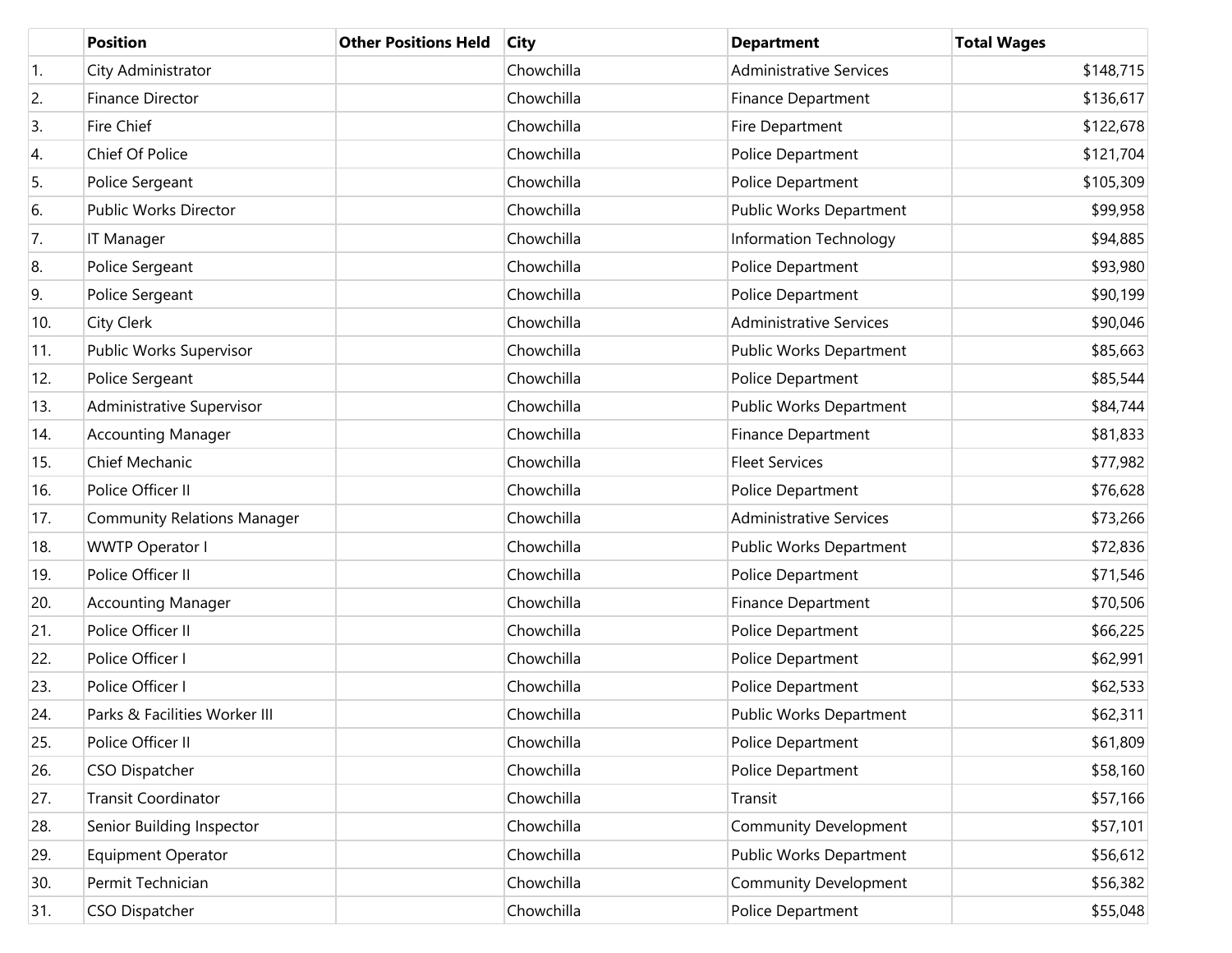| 32. | Administrative Supervisor                    | Chowchilla | Police Department              | \$54,941 |
|-----|----------------------------------------------|------------|--------------------------------|----------|
| 33. | Deputy City Clerk/Secretary II               | Chowchilla | <b>Administrative Services</b> | \$51,776 |
| 34. | Systems Technician                           | Chowchilla | Information Technology         | \$51,249 |
| 35. | Water Systems Worker II                      | Chowchilla | Public Works Department        | \$49,833 |
| 36. | CSO Dispatcher                               | Chowchilla | Police Department              | \$48,690 |
| 37. | CSO Dispatcher                               | Chowchilla | Police Department              | \$48,219 |
| 38. | Police Officer II                            | Chowchilla | Police Department              | \$46,657 |
| 39. | Police Sergeant                              | Chowchilla | Police Department              | \$46,640 |
| 40. | <b>Streets &amp; Construction Worker III</b> | Chowchilla | Public Works Department        | \$45,498 |
| 41. | Animal Control Officer                       | Chowchilla | Police Department              | \$44,869 |
| 42. | Account Clerk II                             | Chowchilla | Finance Department             | \$44,830 |
| 43. | Police Officer I                             | Chowchilla | Police Department              | \$43,615 |
| 44. | <b>WWTP Operator I</b>                       | Chowchilla | Public Works Department        | \$42,151 |
| 45. | Police Officer II                            | Chowchilla | Police Department              | \$42,125 |
| 46. | Police Officer I                             | Chowchilla | Police Department              | \$38,549 |
| 47. | CSO Dispatcher                               | Chowchilla | Police Department              | \$38,340 |
| 48. | Water Systems Worker I                       | Chowchilla | Public Works Department        | \$36,742 |
| 49. | <b>Administrative Analyst</b>                | Chowchilla | Public Works Department        | \$34,838 |
| 50. | Account Clerk I                              | Chowchilla | Finance Department             | \$33,453 |
| 51. | Streets & Construction Worker I              | Chowchilla | Public Works Department        | \$32,740 |
| 52. | Police Officer Trainee                       | Chowchilla | Police Department              | \$32,380 |
| 53. | CSO Dispatcher                               | Chowchilla | Police Department              | \$31,194 |
| 54. | Clerk Technician                             | Chowchilla | Public Works Department        | \$30,206 |
| 55. | <b>Police Officer Trainee</b>                | Chowchilla | Police Department              | \$30,070 |
| 56. | Public Works Director/Engineer               | Chowchilla | Public Works Department        | \$27,971 |
| 57. | Police Officer I                             | Chowchilla | Police Department              | \$25,883 |
| 58. | <b>Utility Systems Supervisor</b>            | Chowchilla | Public Works Department        | \$24,436 |
| 59. | Police Officer II Reserve                    | Chowchilla | Police Department              | \$23,580 |
| 60. | Waters Systems Worker III                    | Chowchilla | Public Works Department        | \$19,984 |
| 61. | Parks Worker                                 | Chowchilla | Public Works Department        | \$17,752 |
| 62. | Parks Worker                                 | Chowchilla | Public Works Department        | \$16,706 |
| 63. | Account Clerk I                              | Chowchilla | Finance Department             | \$16,292 |